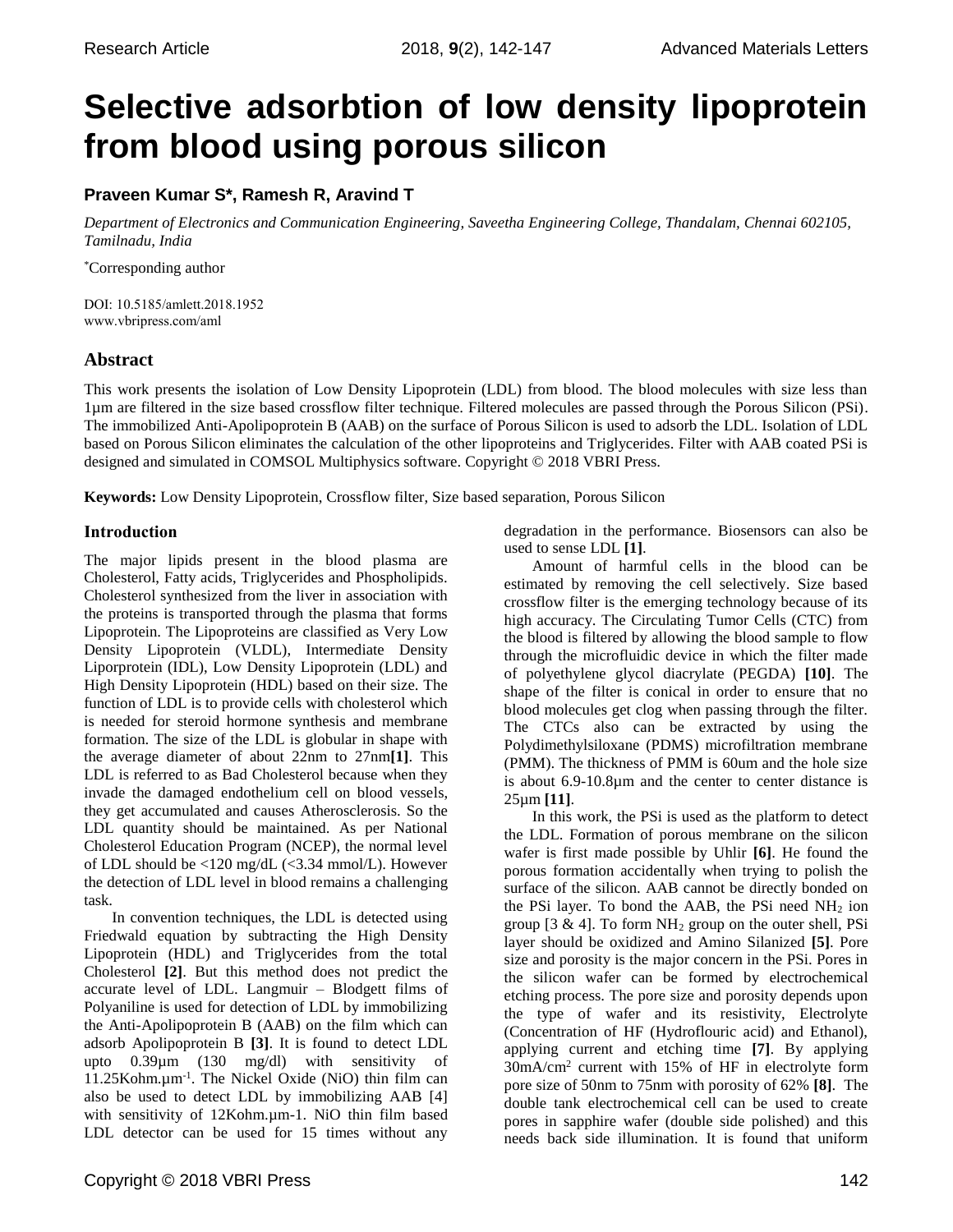pores is formed in P-type wafer when compared to N-type wafer and also hole diameter and length also increases in P-type wafer **[9]**.

In this paper, the cross-flow filter with membrane pores of 1µm size is designed to separate the molecules with size less than 1µm from the whole blood. Barrier is developed in the microfluidic channel to ensure the blood flows close to filtering membrane layer. AAB, which is the antigen of LDL, is coated on PSi layer and placed below the membrane layer in order to adsorb LDL from the filtered molecules. Microfluidic device for filtering LDL molecules is virtually fabricated. This microfluidic device with different barrier length is designed, simulated and analyzed its velocity profile for better filtering efficiency.

# **Design concept**

## *Microfilter structure*

Size based crossflow microfiber is the emerging and useful technology in the field of medical science. Pores are created based on the size of molecules to be filtered. The size of LDL is 22-27nm. But the blood has many other components with size in the range of 1-21nm. Hence it is not possible to filter LDL using size based filtration technique. The blood with nano sized molecules are filtered first and then the LDL is selectively extracted by using AAB coated PSi layer. This increases the efficiency. The structure of the filter with AAB coated PSi layer is shown in **Fig. 1**.

The **Fig. 1** shows the structure of filter with three chambers. The chamber 1 is the microfluidic channel in which the blood flows from inlet to outlet. The chamber 1 also has barrier to make the blood flow closer to the membrane layer for effectively filtering of components. The chamber 2 is the filtering chamber. The molecules with size less than 1um are passed though the center membrane layer. The substrate of the filter is made of Porous Silicon which is coated with AAB in chamber 3. The filtered blood interacts with AAB coated PSi which leads to the adsorption of LDL. The remaining nanosized molecules such as glucose, aminoacids, etc., are removed away through the outlet. Then the LDL adsorbed PSi is taken away and processed for calculation of LDL.



**Fig. 1.** Structure of membrane filter.

*Porous silicon formation*

The porous silicon can be used to adsorb the LDL molecule selectively. The pores in the silicon wafer are formed by using the Eletrochemical cell. Single sided p-type wafer with boron doped in <100> orientation can be used as the substrate because the hole concentration in p-type wafer is more and the holes formation is uniform. The electrochemical etching is carried out in Teflon cell. The electrolyte is prepared from 48% aqueous HF solution and ethanol in the ratio of 3:1 and it is poured into the teflon cell. The bottom of the wafer has metallic contact which acts as anode. The platinum mesh is used as the cathode to provide power supply and this mesh is immersed in the electrolyte solution.  $30mA/cm<sup>2</sup>$  current is applied through platinum mesh for 15 mins. This can form pore size of approximately 50-75nm **[5,7]**.

## *Immobilization of AAB on PSi*

To immobilize the AAB, PSi needs  $NH<sub>2</sub>$  ion group. So the PSi needs to be oxidized. This increases the hydrophilic nature of PSi, because the water based buffer solution cannot infiltrate through the pores. Then the oxidized PSi layer is Silanized. Further AAB is prepared using 0.4M N-ethyl-N'-(3-dimethylaminopropyl) carbodiimide (EDC) and 0.1M N-hydroxy-succinimide (NHS) solution. The prepared AAB is poured thus the AAB is bonded on the surface of PSi.

PSi is washed thoroughly with Phosphate Buffer Saline (PBS) to remove any unbounded or loosely bounded particles. This process is schematically shown in **Fig. 2.** The prepared PSi is kept at  $4^{\circ}$ C when not in use **[3,5]**.



**Fig. 2**. Immobilization of AAB on PSi

Copyright © 2018 VBRI Press 143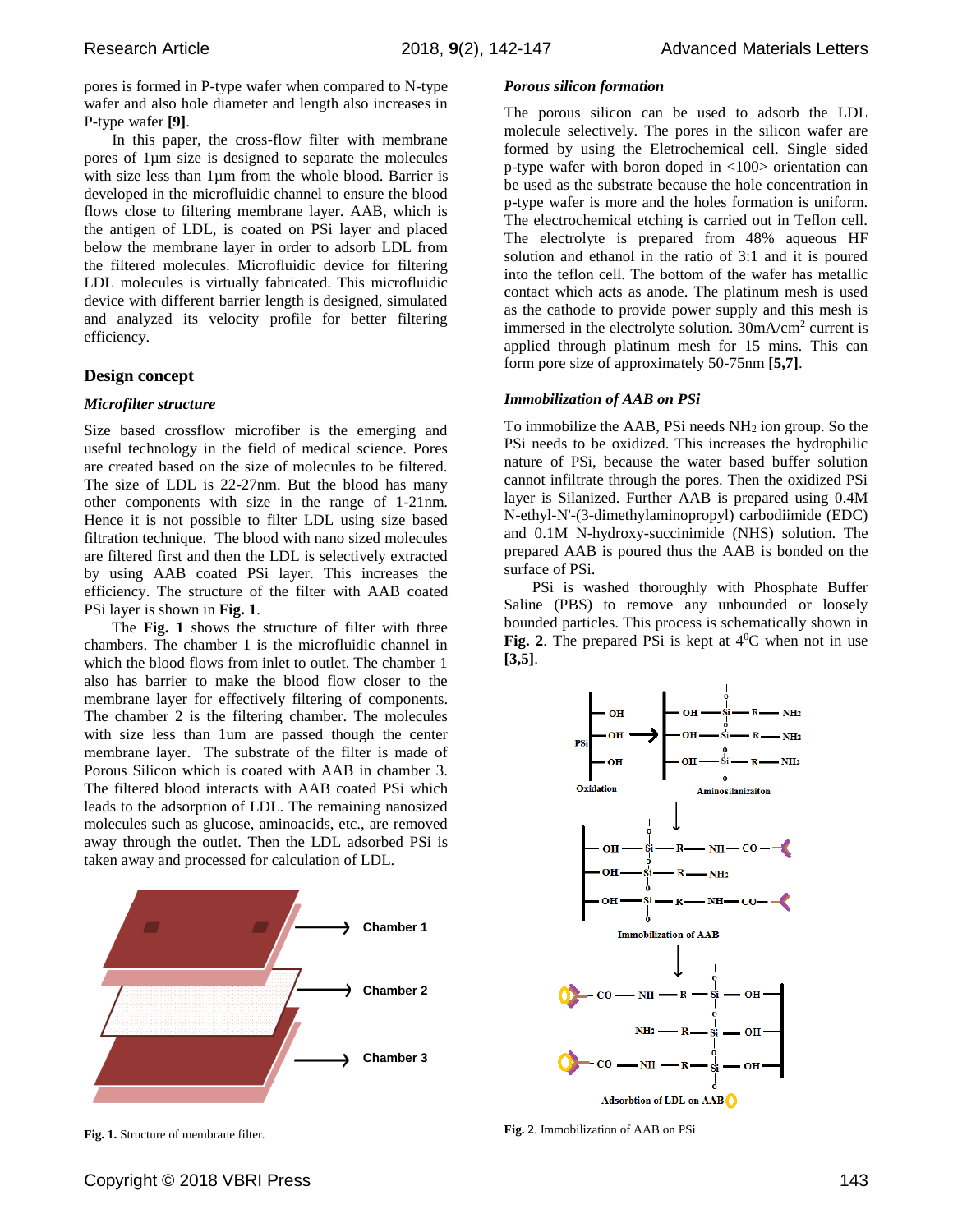# *Material selection*

As the filter is used for blood cell separation, the material should be biologically compatible. Many bio-compatible materials are available to fabricate the device. Among all, PDMS is the most commonly used because of its high bio-compatibility, more economical and readily available. So PDMS layer is used as the filter layer. The bottom of the filter has AAB coated PSi layer. The porous silicon layer increases the surface to volume ratio. So large number of LDL molecules can get adsorbed. The remaining chambers are made from glass. PDMS, PSi and glass are bio-medically more compatible. The properties of PDMS and Silicon are given in below **Table 1**.

### **Table 1.** Properties of PDMS and Silicon.

| <b>Properties</b>              | <b>PDMS</b>           | Silicon       |
|--------------------------------|-----------------------|---------------|
| Density                        | $0.97 \text{ Kg/m}^3$ | 2329 $Kg/m^3$ |
| <b>Dynamic Viscosity</b>       | 1.45e3 Pa.s           | $0.8$ Pa.s    |
| Relative Permittivity          | 3.5                   | 11.7          |
| <b>Electrical Conductivity</b> | 4e13                  | 1             |
| Young's modulus                | $0.61e6$ Pa           | $170e9$ Pa    |
| Poisson ration                 | 0.5                   | 0.28          |
| <b>Thermal Conductivity</b>    | 0.15 W/mK             | $130$ W/mK    |

# **Virtual Fabrication**

## *Preparation of membrane layer (PDMS)*

The silicon wafer (p-type,  $\langle 100 \rangle$  orientation and 475 $\mu$ m) is used to create the mold for PDMS using photolithography. The silicon wafer is spin coated with positive photoresis material. The glass mask is used to transfer the pattern on the silicon wafer by UV rays. The silicon wafer is etched with deep reactive ion etching (DRIE) and this result in master mold.



**Fig. 3.** Fabrication of PDMS membrane layer.

The silicon master was silanized with anti-sticking agent in desiccators overnight. Then the PDMS is prepared by mixing the PDMS prepolymer and the curing agent in the ratio of 10:1 by weight. Prepared PDMS is poured on the master mold and cured at 75°c for 2hrs. The cured PDMS layer is pealed off from the master mold and forms the membrane layer. This PDMS layer acts as a filter for filtering the molecules less than 1µm.

# *Microfluidic device*

The silicon wafer is adhesively bonded with glass using BCB (Benzocyclobutene). Initially, the chrome is deposited by sputtering on the glass to protect the glass during wet etching. Positive photoresist material is spin coated on the top of chrome which allows the pattern to transfer on the chrome during photolithography. Glass is anisotrophically etched by wet etching technique using HF (Hydroflouric) acid and then the chrome is etched by electrochemical etching. The glass is plasma treated with O<sup>2</sup> (30W, 160mTorr, 30s). Plasma treatment of PDMS layer is also done. The plasma treated glass chamber and PDMS are tightly bonded. PDMS layer is covered with corning glass and packed together to form a microfluidic device.



**Fig. 4.** Fabrication of microfluidic device.

## **Results and discussions**

The laminar flow module is used to find the velocity (flow rate) of fluid through the filter. Dimension of inlet and outlet1 is 250µm wide so that all major molecules of blood can enter into the filter. The chamber 1 and chamber 3 is 3mm long and 450µm deep. The outlet2 is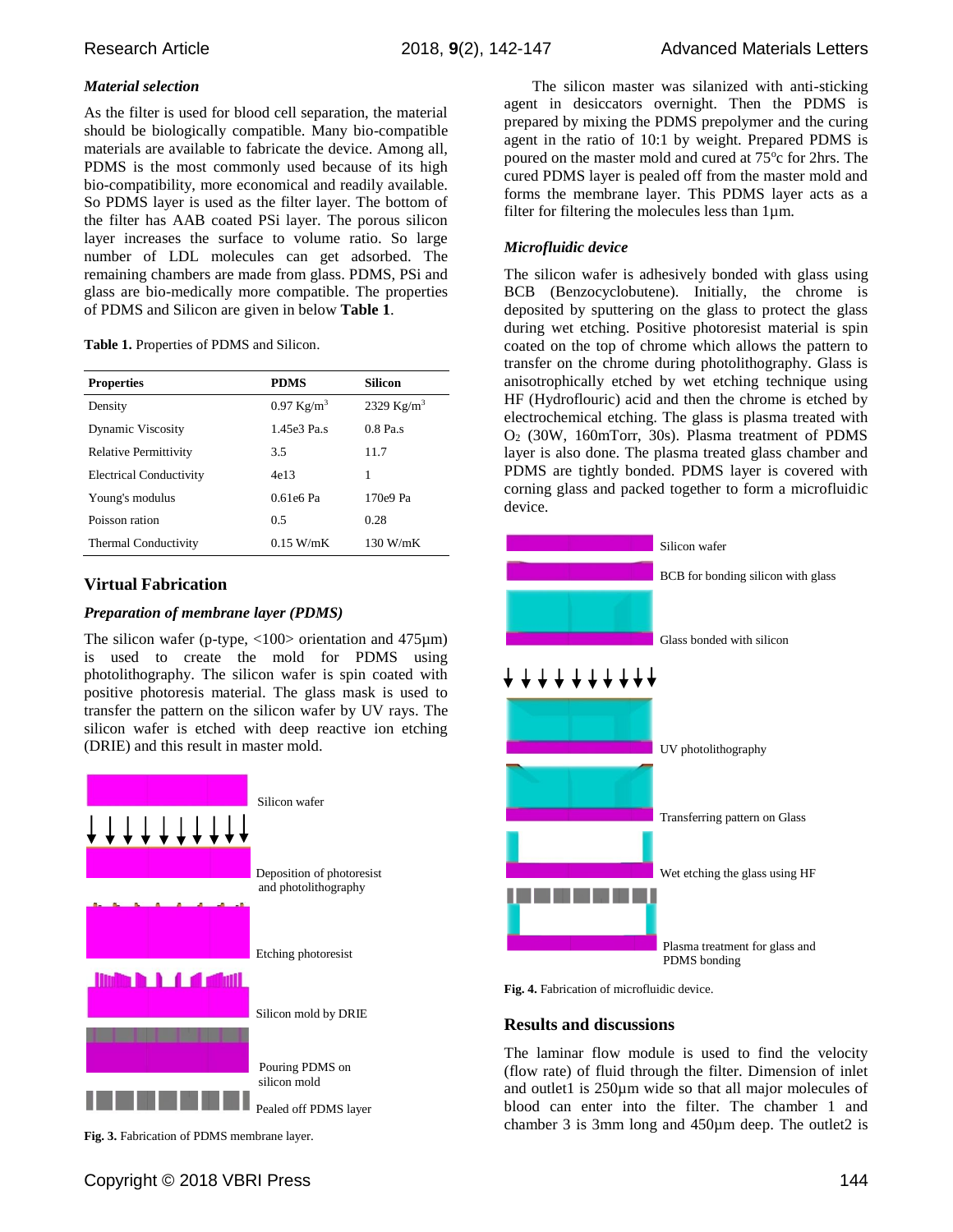100µm wide. The middle filter layer is 50µm thick and the bottom porous silicon is 50µm thick. The pores in the filter layer is 1µm wide through which the molecules with size  $\langle$ 1 $\mu$ m will get pass to outlet 2. The filter structure is drawn in 2D module. The bottom substrate has Porous Silicon layer with AAB coated. The inlet velocity is set to 0.0015 m/s (0.2ml/min).



**Fig. 4.** Velocity profile of filter.

**Fig. 4** shows the vel ocity profile of the blood through the cross flow filter. From the result, it is clear that the blood flow is not closer to the membrane filter. As it is not closer, the cell separation is not efficient because some molecules will get escape to outlet1. In order to have efficient filtration, the barrier is built in chamber 1. The barrier makes the blood to flow closer to the filtering membrane. Thus the efficiency is increased. The location of barrier decides the efficiency of particle separation. The structure with barrier closer and away from the membrane is designed and shown in **Fig. 5 and 6**.





**Fig. 5**. Filter with barrier closer to membrane (a) Velocity profile (b) Blood flow line diagram.



**Fig. 6**. Filter with barrier away from membrane (a) Velocity profile (b) Blood flow line diagram.

The **Fig. 5 and 6** shows the velocity flow and blood movement in the filter with barrier closer and away from the membrane layer. When the barrier is closer to the porous membrane layer, velocity flow is high. So the particles to be filtered move faster. So particles filtering efficiency will be low.

When the barrier is not closer to the membrane layer, the blood flows with reduced velocity. Since the particle movement is slow, more number of desired size particles can be filtered. The blood movement in the chamber 3 is more in this structure and this is shown in **Fig. 6(b)**.

The velocity at the channel, maximum velocity attained and velocity at the outlet for various filter structures is noted from the simulation result and graphically shown below in **Fig. 7 and 8**. **Fig. 7** shows the velocity magnitude in filter l without barrier and **Fig. 8** represents the velocity magnitude in filter with barrier 150µm and 250µm away from the membrane layer.



**Fig. 7.** Velocity magnitude in filter without barrier.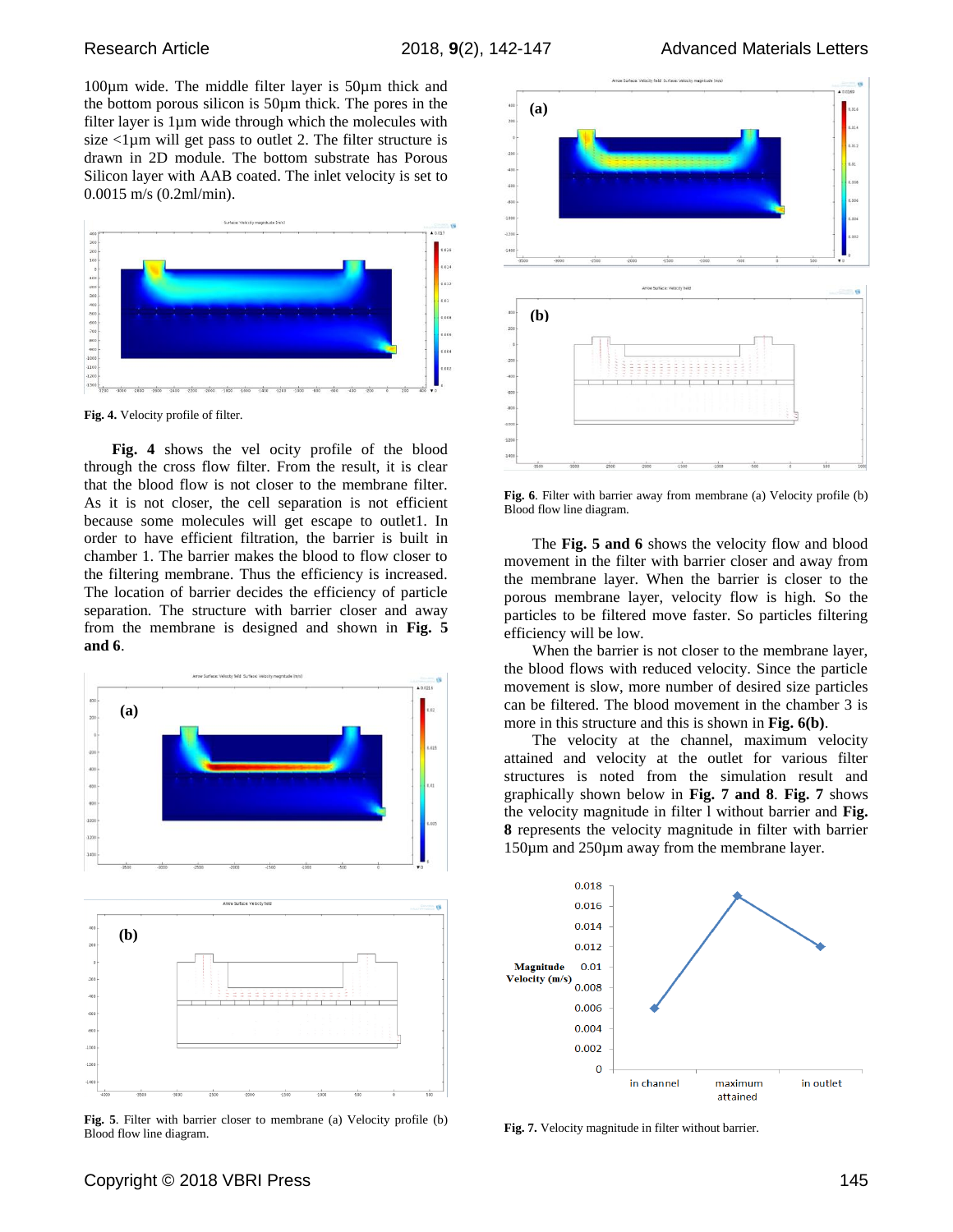

**Fig. 8**. Velocity magnitude in filter (a) 150µm gap (b) 250µm gap.

The filtered molecules flow towards the outlet 2 through the chamber with PSi. So the LDL molecules of size 22-27nm enters the pores in the membrane filter. When going towards the outlet 2, it gets adsorbed on the AAB coated PSi layer. Then this PSi layer analyzed for the detection of LDL molecule adsorbed.

Particle Trajectory module is used to demonstrate the particle filtration through the membrane layer and the adsorbtion and it is shown in **Fig. 9**. The molecules with size less than 1µm is filtered through the membrane layer and the filtered molecules are allowed to flow upon the porous membrane where the AAB is coated. The LDL molecules gets adsorbed on this porous layer and the residue molecules are left away through the output 2. The adsorbed molecules if processed further to calculate the quantity of LDL.



**Fig. 9.** Particle Trajectory module (a) Filtration of molecules (b) Adsorbtion of LDL on porous layer.

In order to increase the filtering efficiency, the flow in the channel should be laminar. Because in the turbulent flow, the flow pattern of the fluid is unpredictable. Whereas, in laminar flow, the flow pattern of the molecules can be predicted. So we should predict the flow pattern. In microfluidics, to have laminar flow, Reynolds number should be less than 100 else flow will be turbulent. Reynolds number is given as

$$
R_e = \frac{\rho v L}{\mu} \tag{1}
$$

where  $\rho$  is density of fluid, v is the velocity of fluid through the channel, L is the length of channel and  $\mu$  is the absolute viscosity of fluid.

As the device deals with the blood molecules, density of blood is considered which is 1025kg/m<sup>3</sup> . The inlet velocity of fluid is 0.0015 m/s (which is 0.2mL/min). The length of the channel is 150um. The absolute viscosity of fluid (blood) is  $3.5 \times 10^{-3}$  Pa.s. By using the above values, Reynolds number calculated is 53.98. The calculated Reynolds number value is less than 100. This indicates that the flow will be laminar. As the flow is laminar, the filtering will be more efficient.

In microfluidics, the flow through the microchannel will has some loss. This loss can be due to friction or this loss can be due to inlet to outlet pressure changes. When the blood flows through the microchannel, as the blood touches the wall of the microchannel, there exists friction. Due to this friction, loss occurs. The friction for the fully developed laminar flow is

$$
f = \frac{24}{R_e} (1 - 1.3553 a + 1.9467 a^2 - 1.7012 a^3 + 0.9564a^4 - 0.2537 a^5)
$$
 (2)

Where R<sup>e</sup> is Reynolds number, a is aspect ratio. Aspect ratio depends upon the width and depth of the channel and can be calculated as  $a = \frac{\text{depth}}{\text{width}}$ . For microchannel with length 3000µm and depth 450µm, the aspect ratio calculated is 0.15. With aspect ratio and Reynolds number, friction factor calculated is 0.018385. The loss due to the pressure changes is directly proportional to the friction factor, density of fluid, velocity and inversely proportional to hydrodynamic diameter. The hydrodynamic diameter is given as  $D_h$  =  $2wd$  $\overline{w+d}$ Where w and d is the width and depth of the channel. Hydrodynamic diameter is calculated to be 782.60µm. The pressure loss for rectangular microchannel can be estimated as

$$
\Delta P = 2f \frac{L}{D_h} \rho U^2 \tag{3}
$$

where L is the length of the microchannel, Ρ is the density of fluid, U is the velocity of fluid and  $D_h$  is the hydrodynamic diameter. With the calculated value, the pressure drop calculated is 3.18 Pa. The loss coefficient due to pressure drop can be calculated using formula,